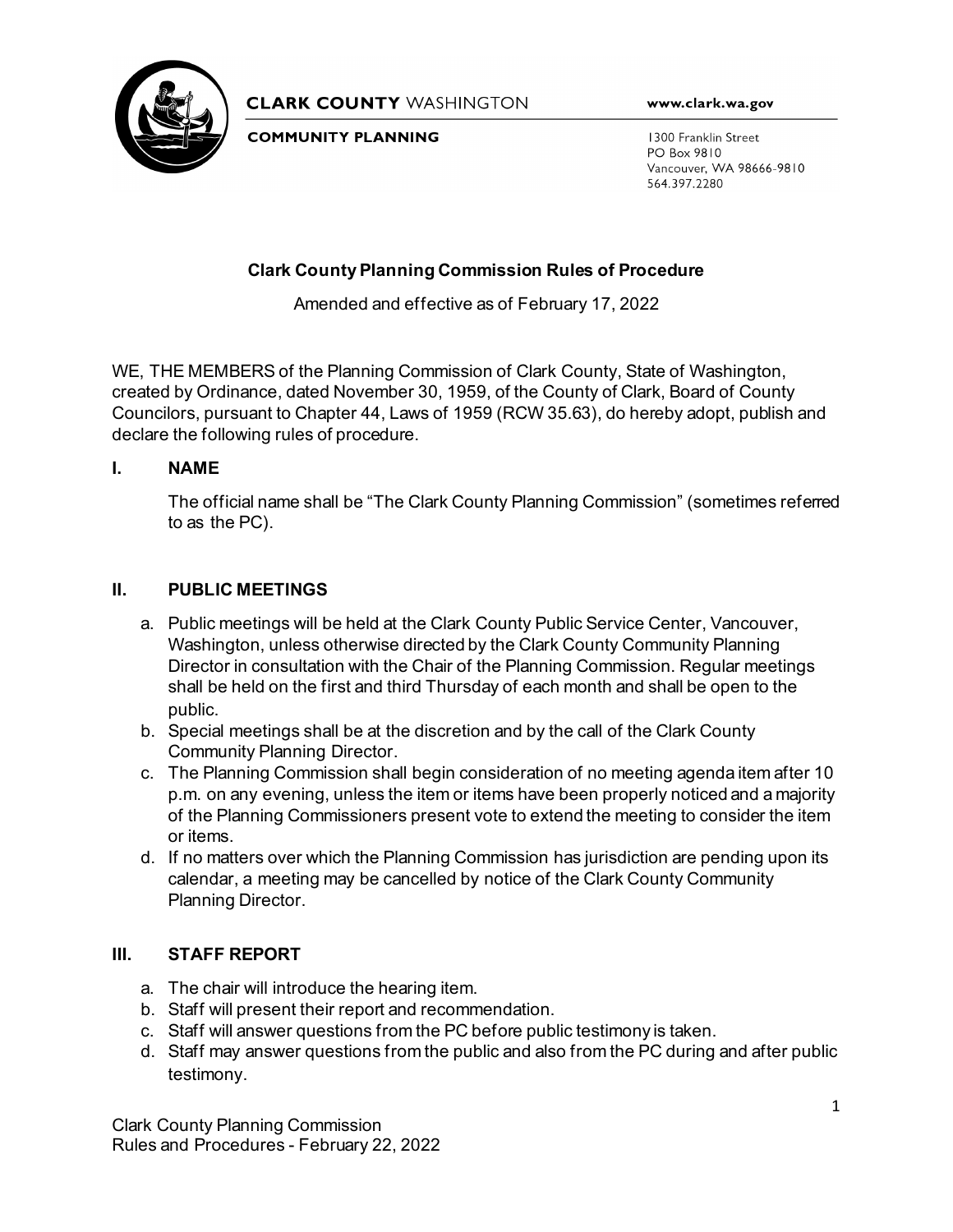# **IV. APPLICANT PRESENTATION**

- a. The Applicant or their representative(s) will have an opportunity to speak in favor of the application.
- b. Information submitted should be factual and relevant to the criteria governing the application. Legal argument should be relevant to the criteria and based upon information in the record, including information presented at the hearing.
- c. The applicant and its representative(s) will have up to 10 minutes for their presentation.
- d. Each person speaking for the applicant shall identify themselves and their relationship to the applicant, and testimony shall be directed to the Planning Commission.
- e. Commissioners may ask questions of the applicant/applicant representative following their presentation. Time spent by the applicant answering questions from the commission will not count against the 10-minute time limit.

# **V. PUBLIC TESTIMONY**

- a. Oral testimony
	- i. The chair shall limit oral public testimony to three (3) minutes for each person or group giving testimony.
	- ii. Commissioners may ask questions of the person or group giving testimony following their presentation. Time spent answering questions from the commission will not count against the 3-minute time limit.
	- iii. At the conclusion of public testimony, the applicant may take up to three minutes to respond.
	- iv. Commissioners may ask questions of the applicant following the response. The time spent answering questions will not count against the 3-minute time limit.
- b. Written Testimony (including graphic material, electronic media, social media posts, maps, photos, academic studies, charts, tables, and other material)
	- i. In order to ensure timely review and consideration by the Planning Commission, and availability to the applicant and the public, written testimony (mailed, emailed, or hand-delivered) should be submitted no later than twenty-four hours prior to the time of the hearing for the subject agenda item.
	- ii. Material submitted after the time frame described in the subsection above or on the day of the hearing might not be reviewed in advance of the hearing by staff or the Planning Commission; however, all such material will be included in the record that is forwarded to County Council.
	- iii. Material submitted during the hearing must be submitted to the Clerk in order to be included in the Planning Commission record. The Clerk shall provide material submitted during the hearing to the Planning Commission. It cannot be guaranteed that the Commissioners will have the opportunity to thoroughly review what is provided to them during the hearing.
	- iv. Material received by staff after the hearing will not be included in the Planning Commission record but will be included in the record forwarded to the County Council.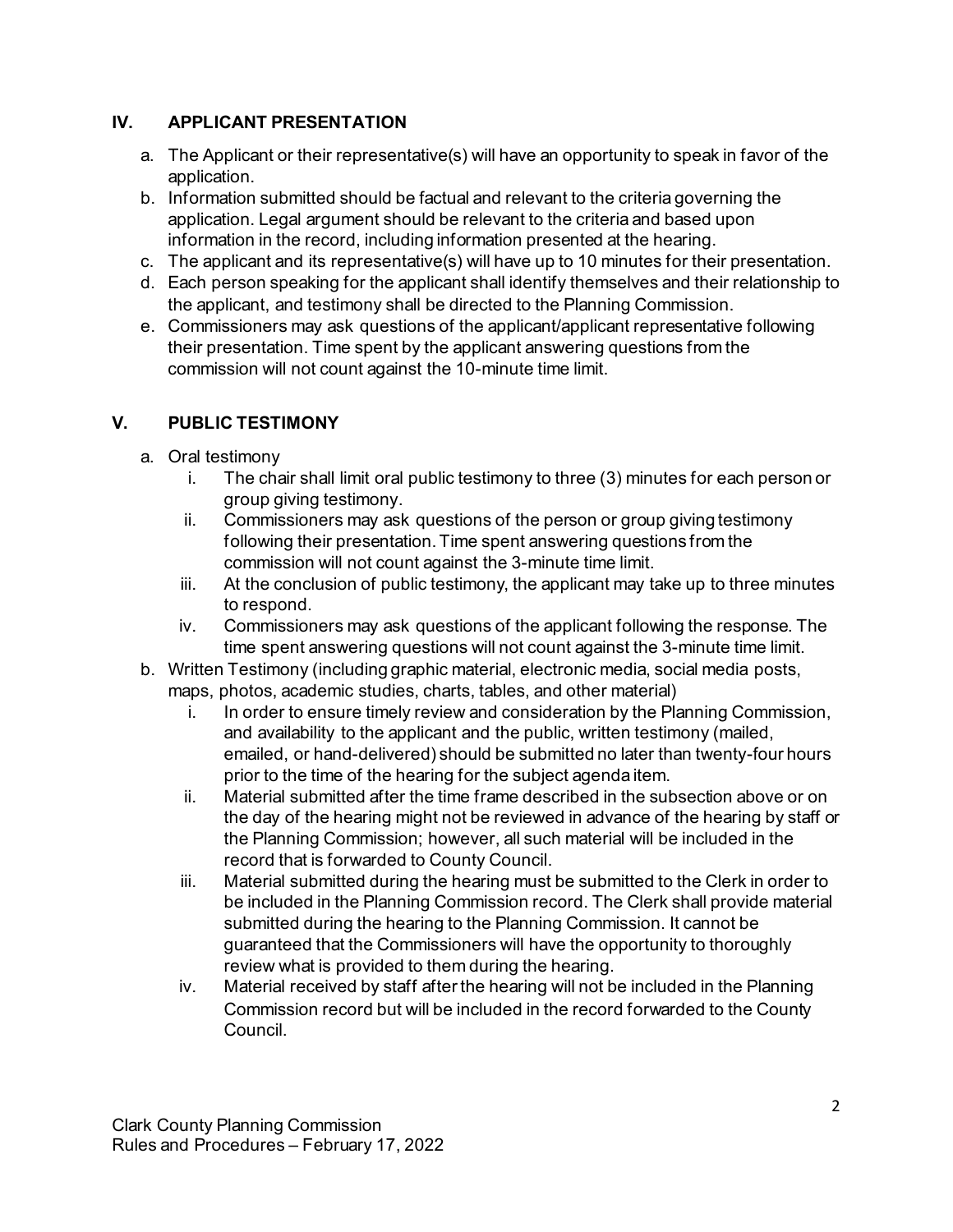#### **VI. DELIBERATION & VOTE**

- a. After the staff report has been presented, and testimony has been taken, the Chair will close the hearing and the PC will deliberate.
- b. The PC may ask questions of staff during the deliberation.
- c. Once a consensus has been reached that the debate can end, the Chair will call the question and a roll call vote will be taken.
- d. The vote is a recommendation to the County Council and the staff will forward the PC recommendation to the County Council.
- e. At the discretion of the Chair, the volume of material submitted or the amount of time required for adequate public input may prompt a continuation of a particular hearing item.

# **VII. CONFLICT OF INTEREST**

- a. Before any other proceedings at a work session or public hearing, any commissioner who has a direct or indirect substantial financial or familial interest, or for whom other circumstances might result in unfairness if the commissioner participated in a proceeding on the matter, shall disclose the existence and nature of the interest or circumstances. After making this disclosure, the commissioner may opine on whether they believe they can participate in the work session or public hearing on the matter without bias, prejudice or unfairness.
- b. No commissioner shall participate in any work session, hearing, decision, or recommendation, in which the commissioner has a direct or indirect substantial financial or familial interest or whose other circumstances would result in bias, prejudice, or unfairness if the commissioner participated in the proceedings on the matter.
- c. A recused commissioner shall refrain from participating in any aspect of the commission's consideration of the matter, whether by testifying, deliberating, or voting on the matter. If possible, the commissioner shall not be personally present during a work session or hearing on the matter.
- d. A commissioner who is recused from participating in proceedings on a particular matter shall not be counted as present for purposes of establishing a quorum for a public hearing on that matter.
- e. A commissioner who violates the rules in this section may be subject to removal from the Planning Commission by the County Council.

# **VIII. ELECTION OF OFFICERS**

- a. The officers of the Commission shall consist of a Chair and Vice-Chair elected from the appointed members of the Commission and such other officers as the Commission may elect by majority vote.
- b. The election of officers shall take place once each year on the occasion of the first meeting of each calendar year. Any officer may, however, be removed and replaced at any scheduled meeting by a vote of a majority of a quorum of the Commission. The term of office of each officer shall run until the subsequent election.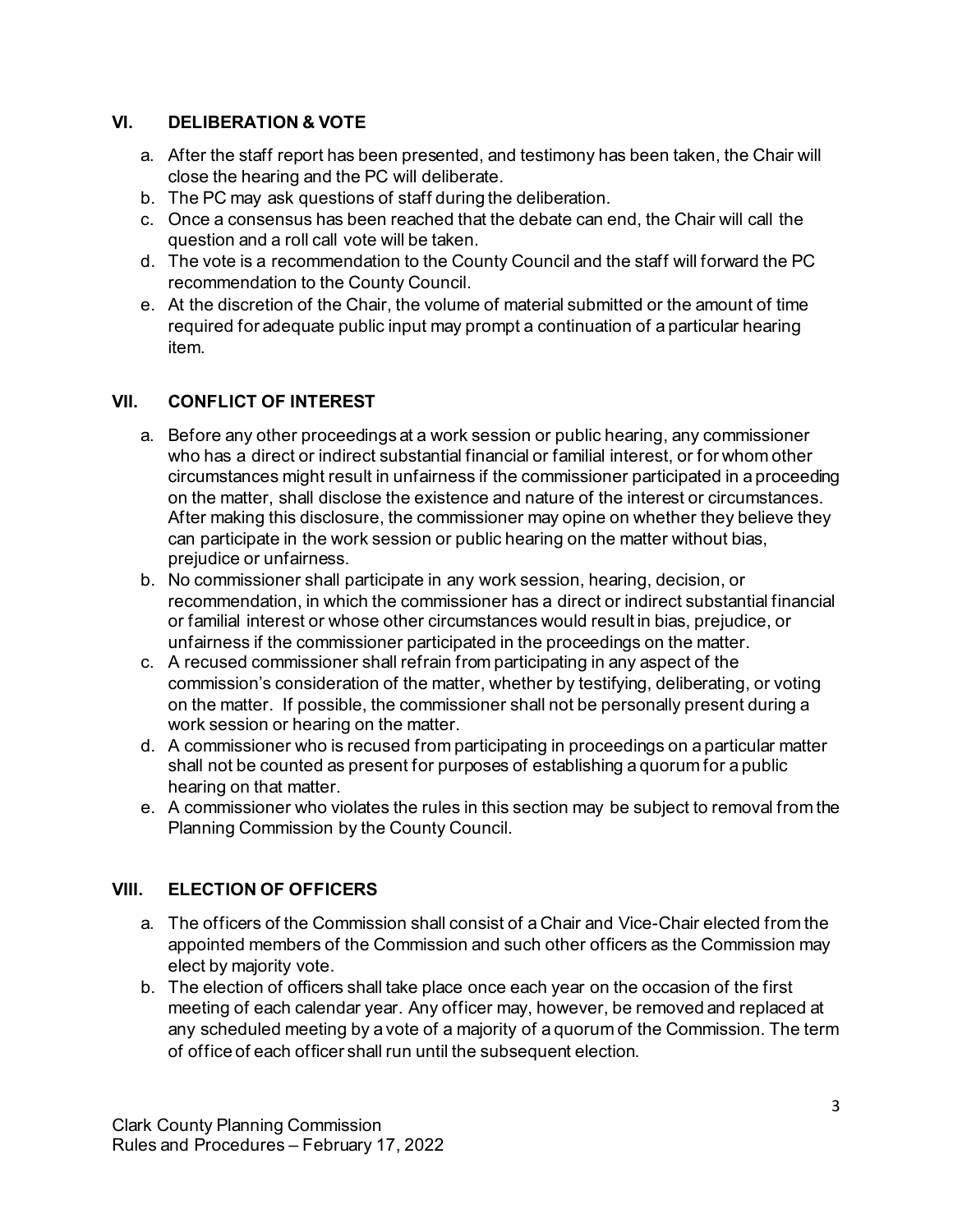#### **IX. CHAIR**

The Chair shall preside over the meetings of the Commission and may exercise all the powers usually incident to the office retaining, however, as a member of the Commission, the full right to have their own vote recorded in all deliberations of the Commission.

### **X. VICE CHAIR**

The Vice-Chair shall in the absence of the Chair, perform all the duties incumbent upon the Chair. The Chair and Vice-Chair, both being absent, the members present may elect for the meeting a temporary Chair who shall have the full powers of the Chair during the absence of the Chair and Vice- Chair.

#### **XI. QUORUM**

A simple majority of the appointed members shall constitute a quorum for the transaction of business at public hearings. At a work session the Commission can receive reports or updates without a quorum. No vote of the Commission, however, may be taken without the affirmative vote of the majority of the quorum present.

### **XII. ABSENCE OR VACANCY OF MEMBERS**

- a. If a member is absent for three (3) consecutive regular meetings, or from 25% of the meetings throughout the year, without prior notification to the Clark County Community Planning Director or a designee, the Chair shall, at the discretion of the Commission, request that the Chair of the County Council ask for his/her resignation.
- b. The vacancy of an office caused by the resignation or removal of any member of the Commission during his/her term of office shall be filled for the remaining term of office by the vote of a majority of the County Council.

# **XIII. COMMUNITY PLANNING DIRECTOR**

Clark County Community Planning Director shall organize and supervise administrative details of the Commission's business and shall be responsible to the Commission for the proper preparation and maintenance of records of meetings, hearings, official actions and public records. The Clark County Community Planning Director shall be responsible for providing such other staff service as may be required by the Commission within the limits of the budget for Clark County as approved by the County Council.

#### **XIV. APPLICATION**

Applications will be accepted by the Planning Commission only when properly filed with Community Planning in accordance with the governing ordinance.